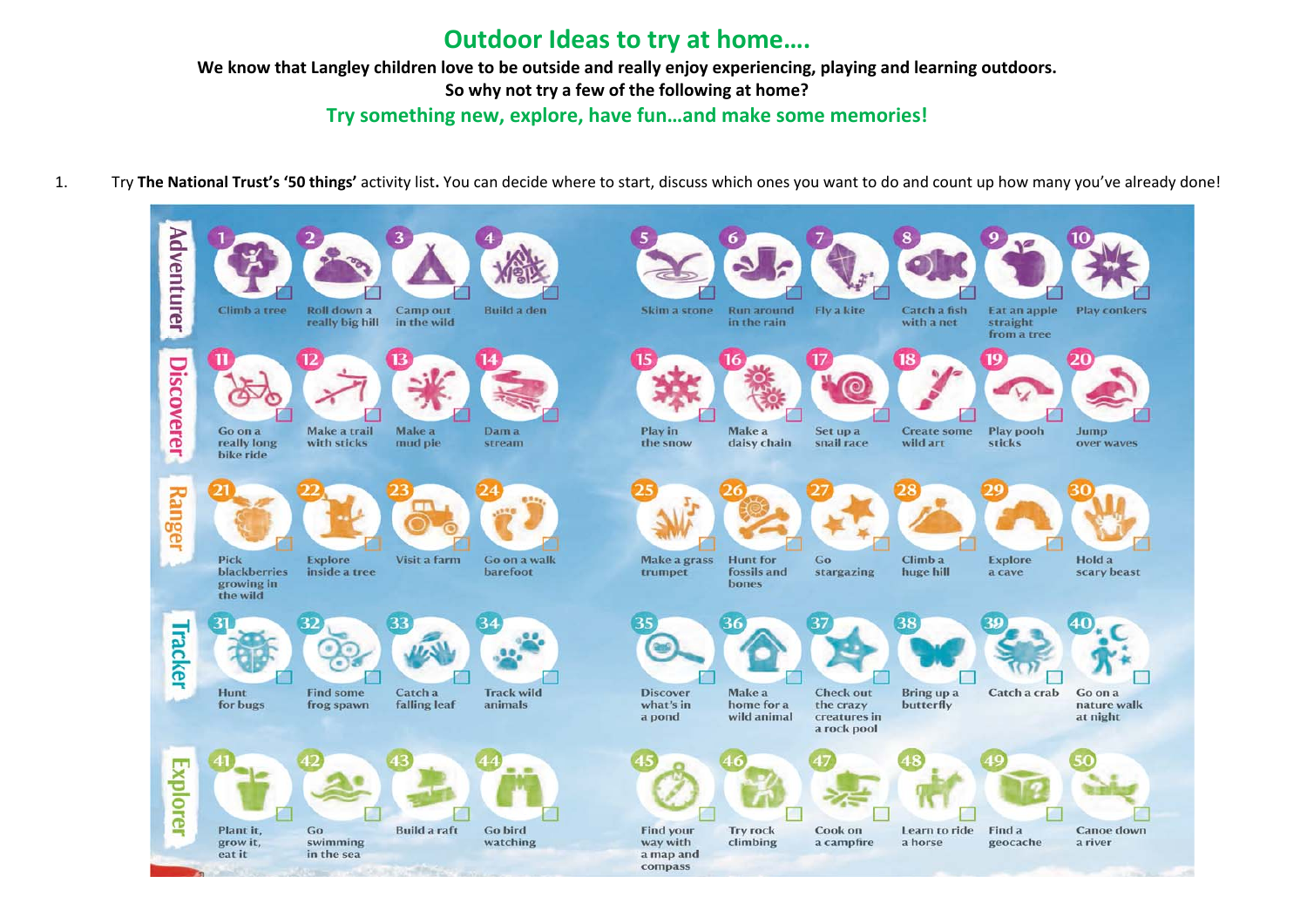# **Outdoor Ideas to try at home….**

**We know that Langley children love to be outside and really enjoy experiencing, playing and learning outdoors. So why not try a few of the following at home? Try something new, explore, have fun…and make some memories!**

**There are lots of outdoor and nature based games and activities to do individually or as a family on the following sites. Have a look, try something new…and enjoy being outdoors!** 

2. **RSPB**- have a look at the games, activities, facts, stories and ideas on this site… https://www.rspb.org.uk/fun-and-learning/



3. **Nature Detectives**- there are countless things to do here. Chose from art and crafts, factsheets, games, helping wildlife activities, outdoor play ideas, puzzles, recipes and spotter sheets. Download and print off here… https://www.woodlandtrust.org.uk/naturedetectives/activities/